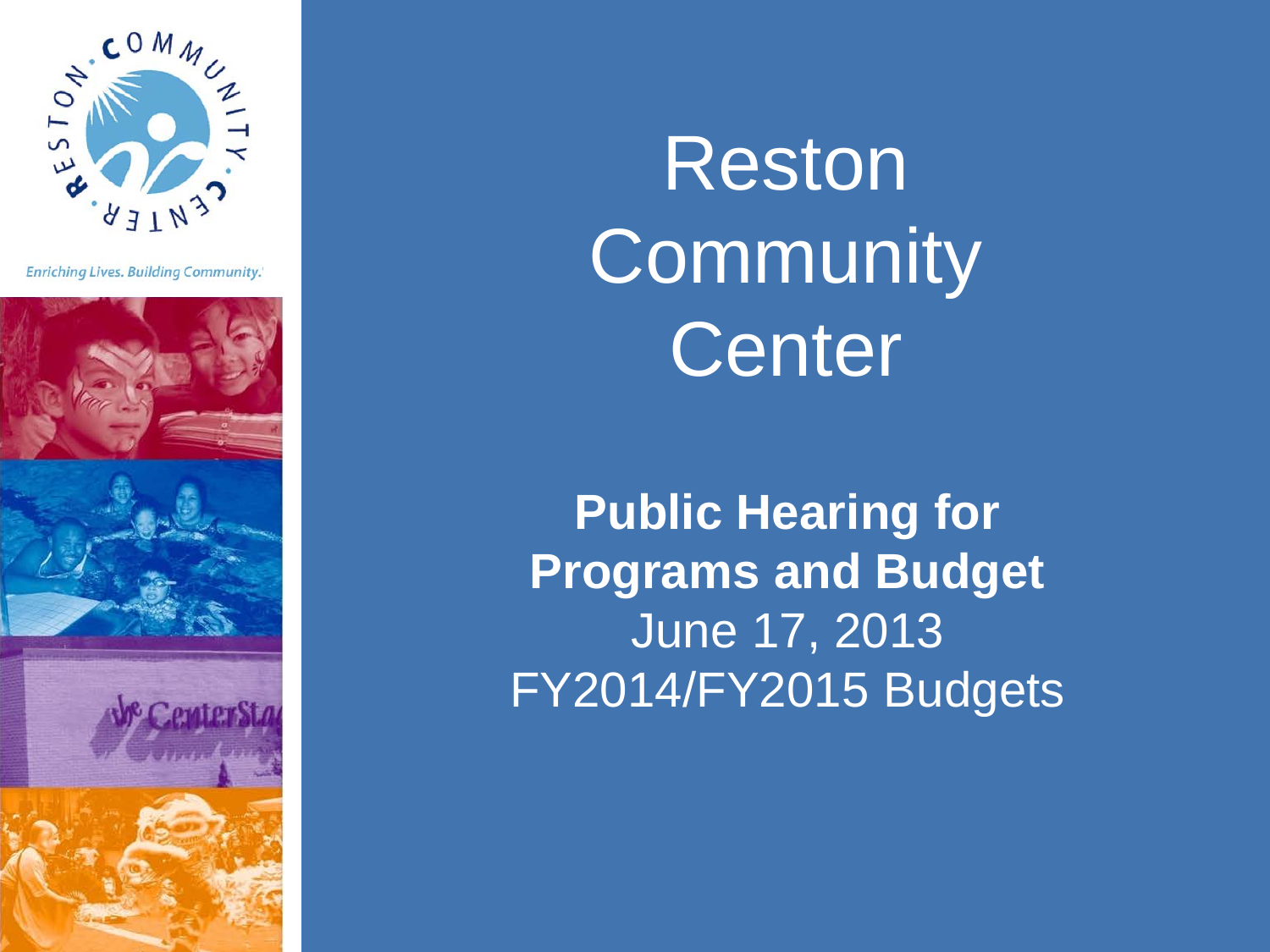### FY13 Highlights

RCC's Community Partnerships continue to provide robust benefits to Reston; partners now include over 15 Reston organizations and all Reston schools.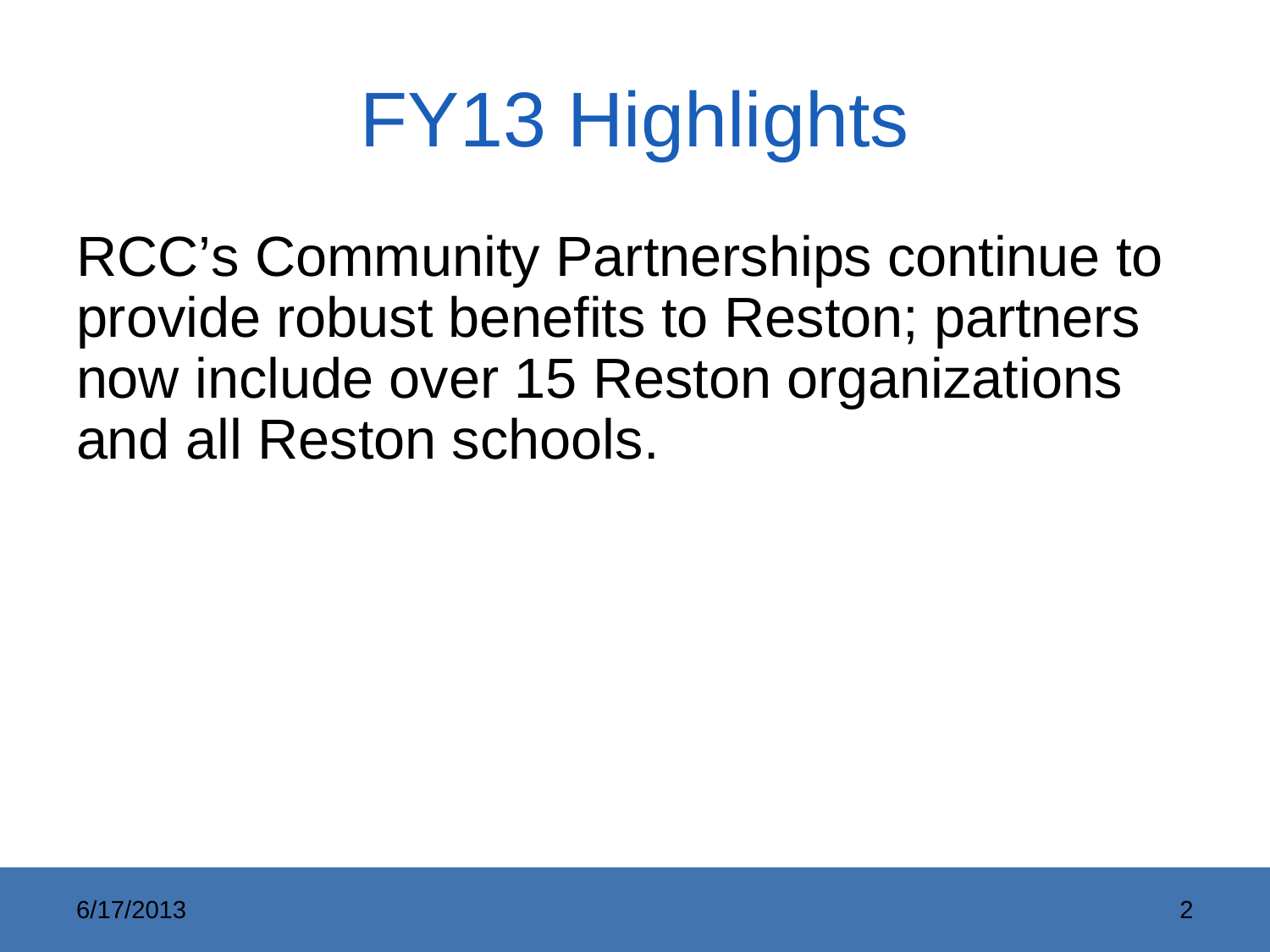Administration Efforts – Facilities and Services

Further progress on ADA Projects:

• Door openers, fountain, benches and other smaller project improvements completed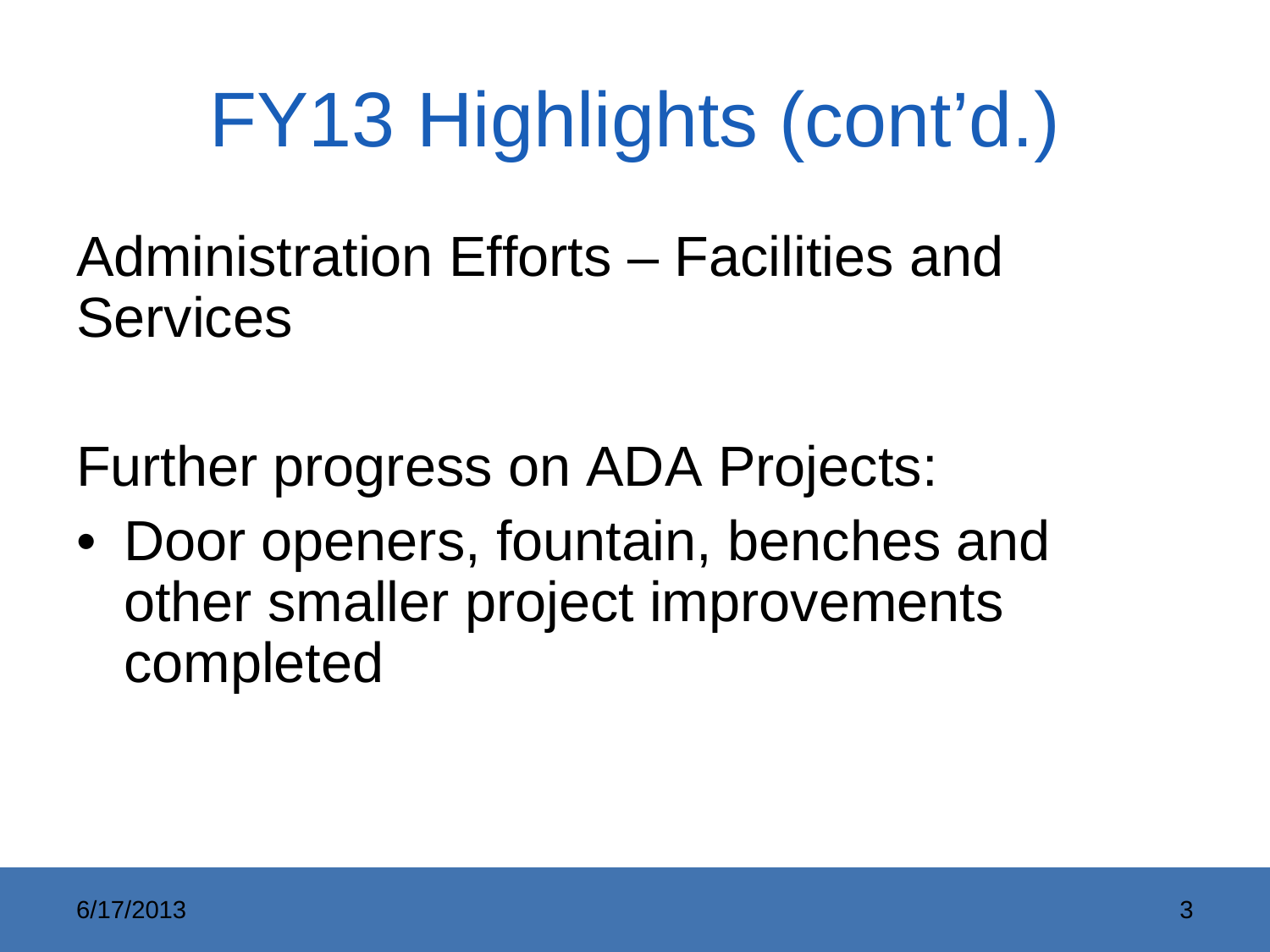Conversion of RCC HW to natural gas

- Already achieving savings (\$30,000)
- Savings will offset costs
- Better environmental footprint

Community Room enhancements in utilization; adjustments made to support local performing arts groups.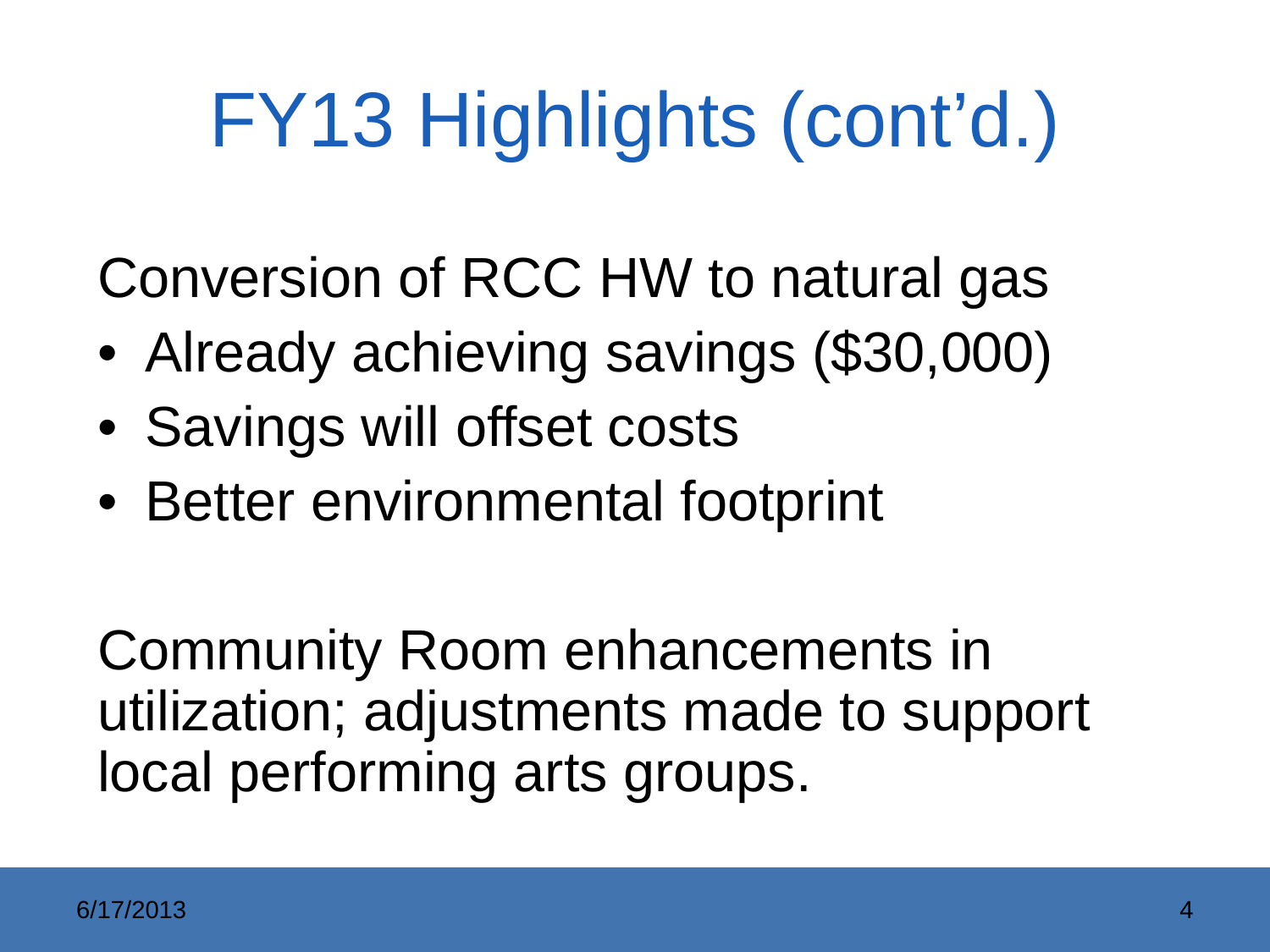Launch of online registration for priority Reston registration period

- Failure of system software to support the load
- Second attempt failure led to comprehensive and exhaustive software code review
- Re-launch date anticipated Dec. 1, 2013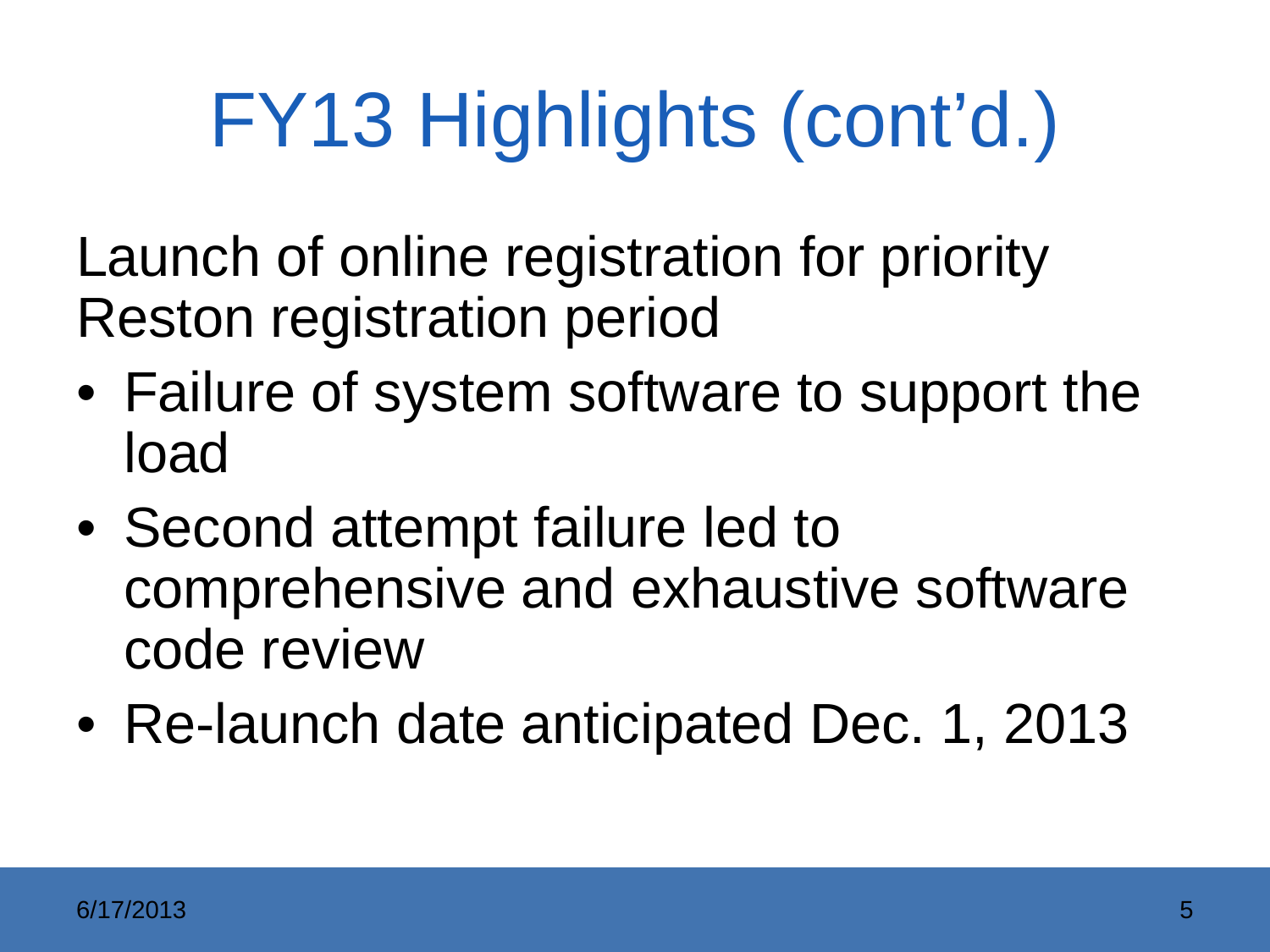Social Media

- Facebook page launched
- Twitter account launched
- Constant Contact lists: over 6,000 recipients in RCC messaging by emails; lists are divided by interests and focus.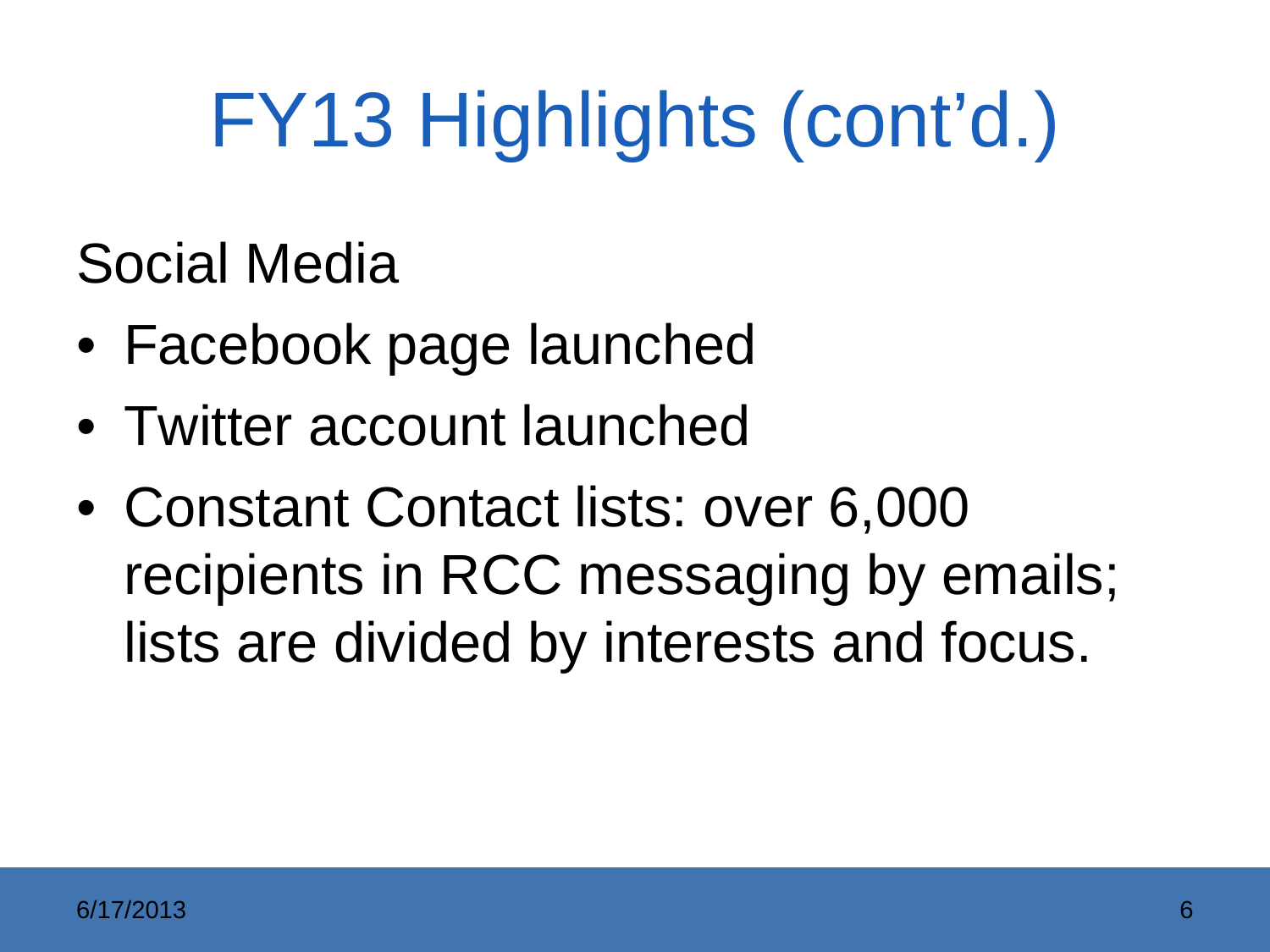Staff – Awards and accolades

- Outstanding Performance Awards to Deputy Director, Tom Ward; Assistant Theatre Technical Director, Mark Brutsche
- VRPS Awards for Best New Program: Green Living Series; Best Renovation (RCC Lake Anne)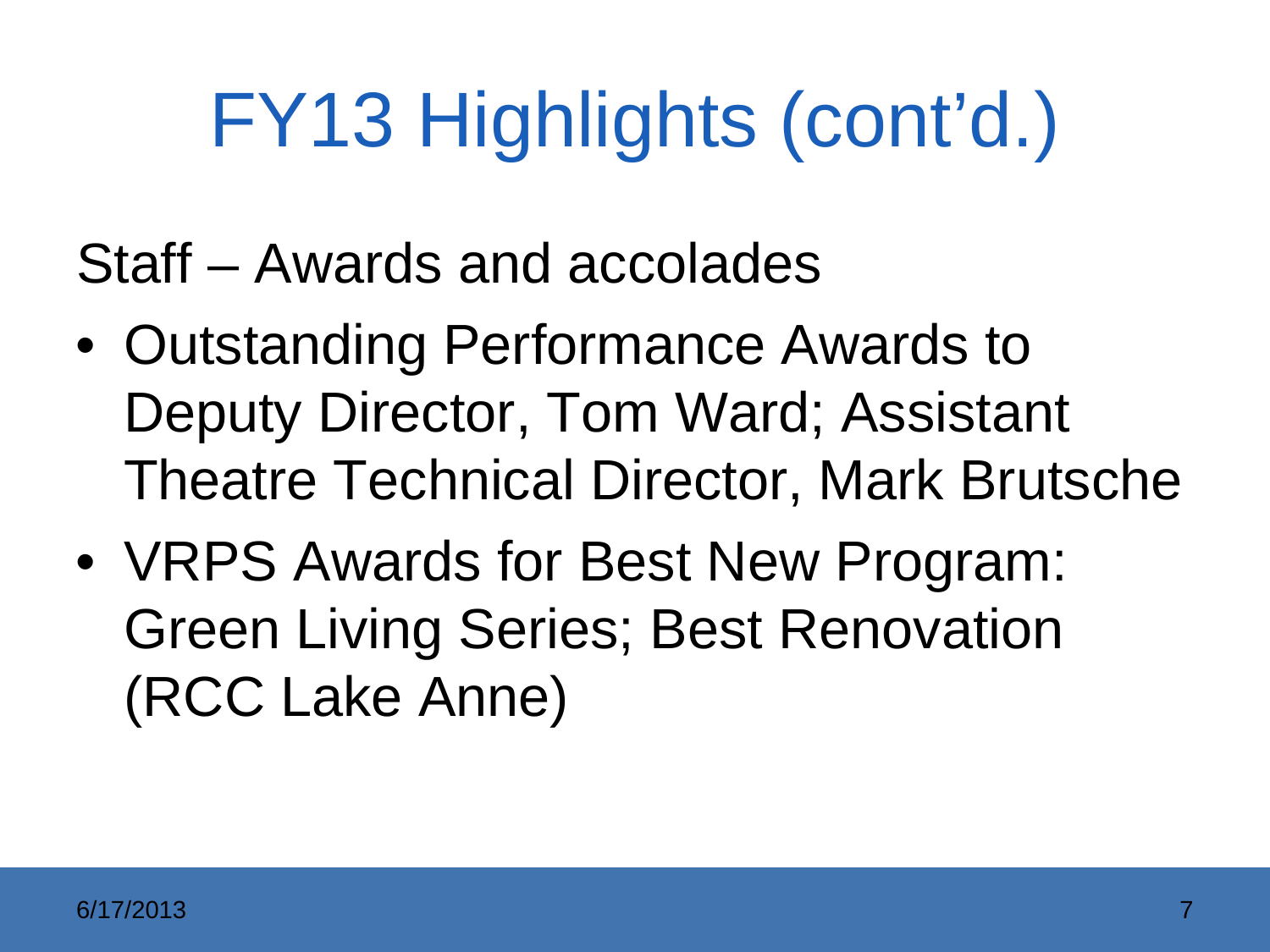Programs – Arts & Events

- Steep Canyon Rangers, Hot Club of Detroit, Lunasa, etc. – sold out performances
- Artist residencies work with local students by Luis Rodriguez, Cyrille Aimee, Diego Figueiredo, and Reduced Shakespeare Co.
- Naturalization Ceremonies: Reston Multicultural Festival and the CenterStage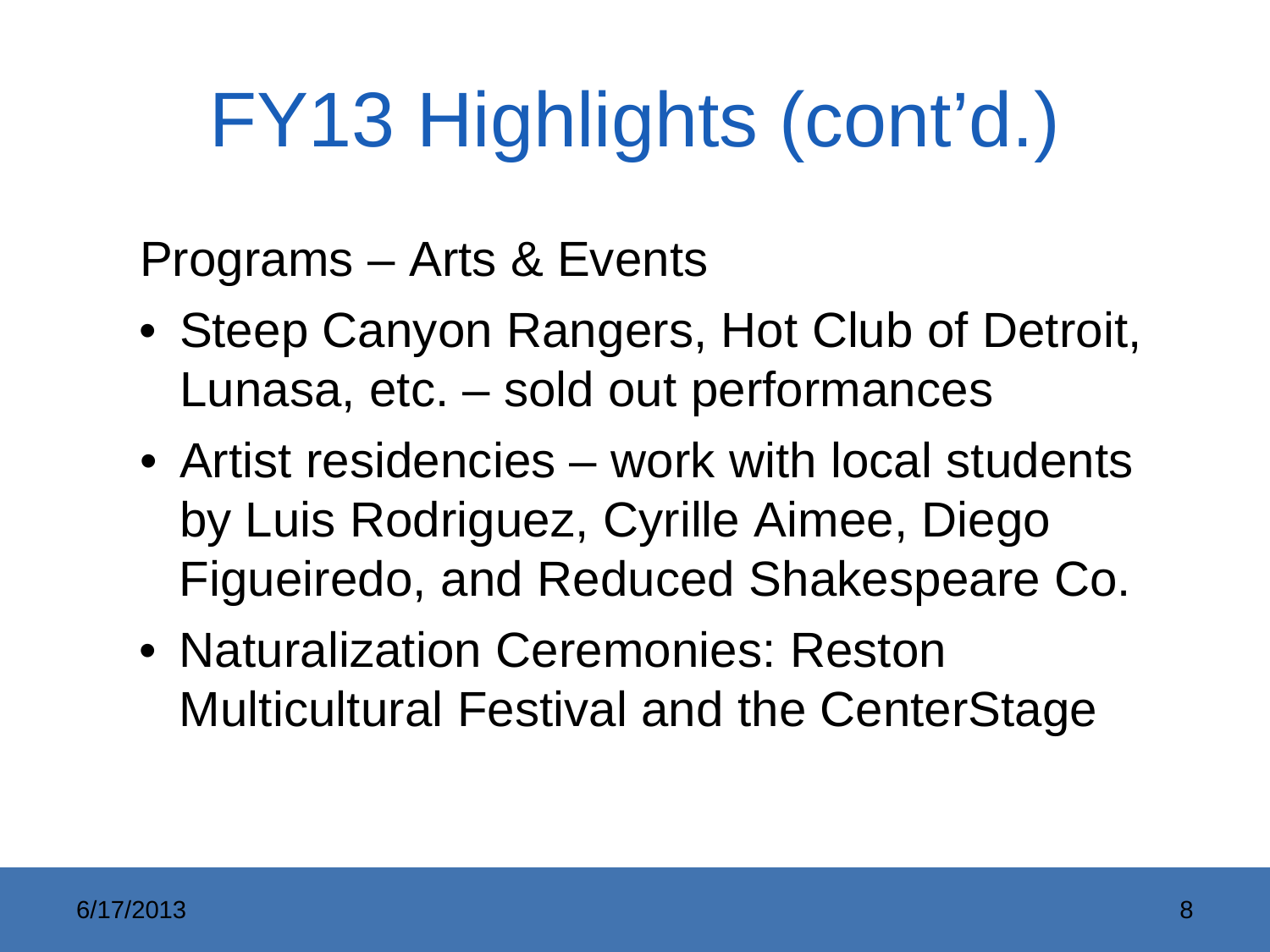- Speakers such as Nnenna Freelon, Julian Bond for Reston Dr. Martin Luther King, Jr. **Celebrations**
- Partnered efforts expanded to more RA pools, Nature House events, Town Center and Lake Anne Plaza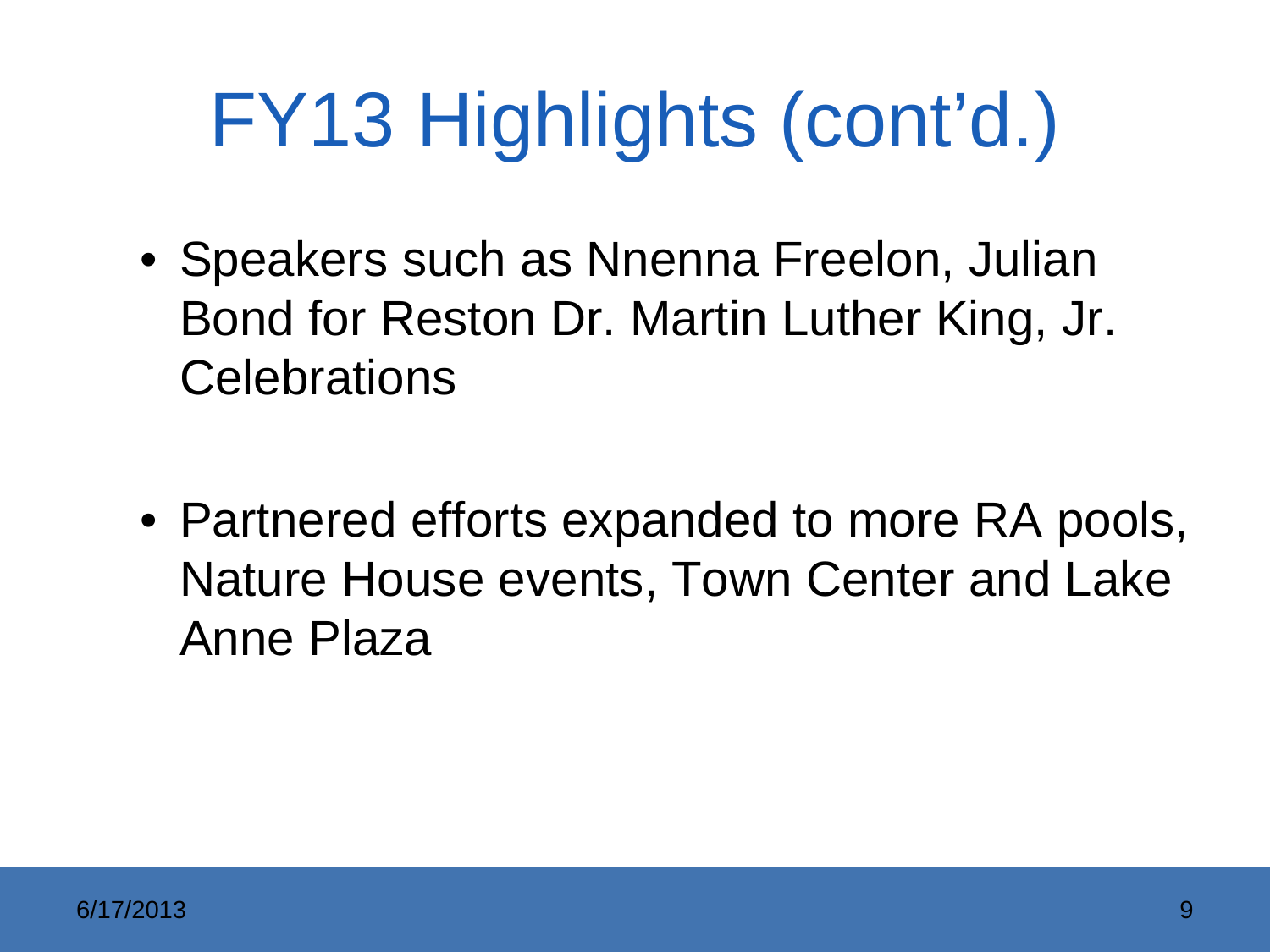Programs – Leisure & Learning

- Increased enrollment and increased waiting lists
- Added 130 new participant slots for summer youth programs; filled more than 200 more seats over summer 2011
- New programs at Dogwood Elementary School for youth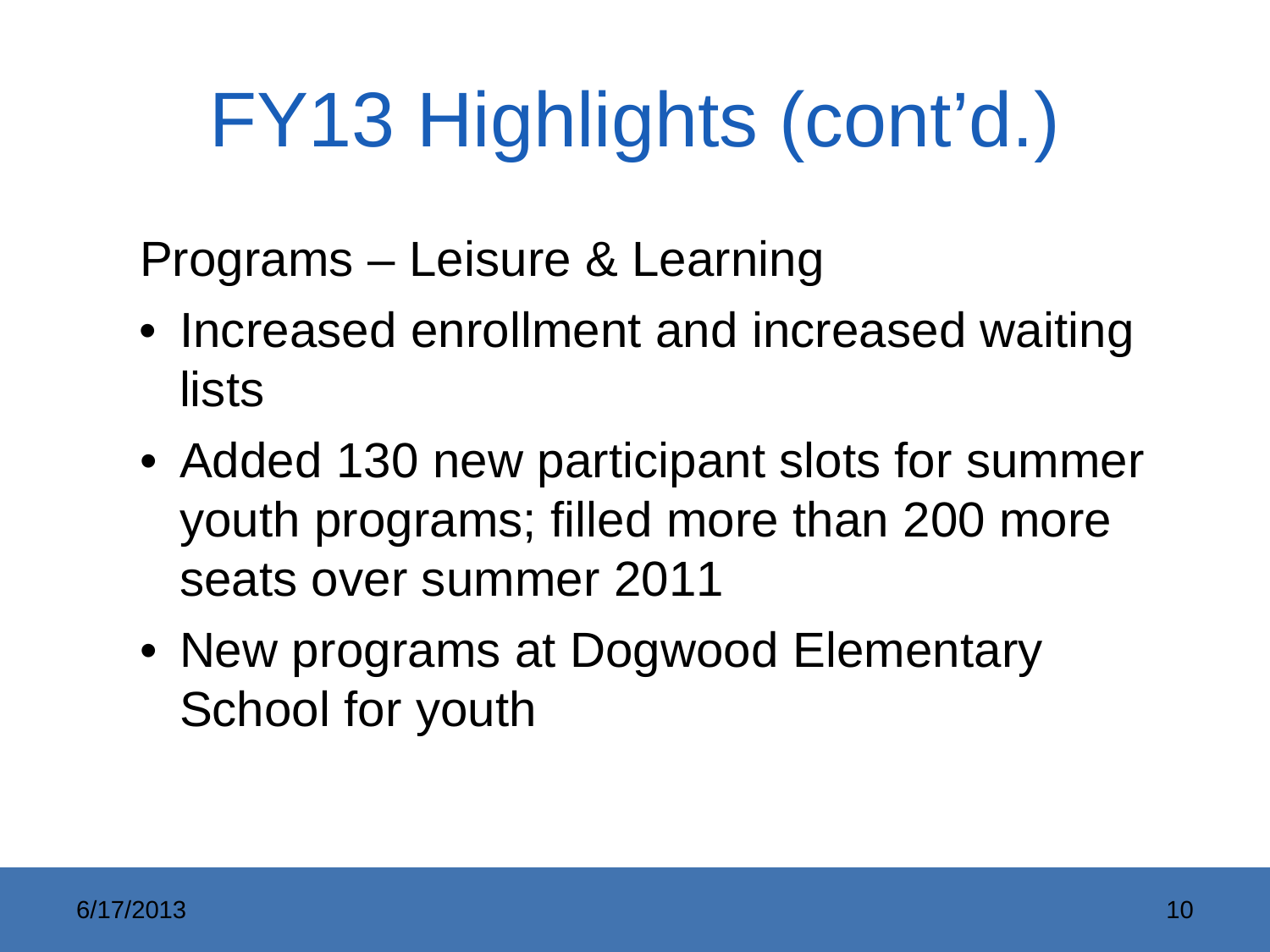- Expanded program partnership with Osher Lifelong Learning Institute – serves enrichment classes and performances
- Expanded volunteer opportunities connected to Community Service with Arts & Events team
- Coordinated programming with Southgate Community Center
- Connecting Reston providers "Serving Reston Youth"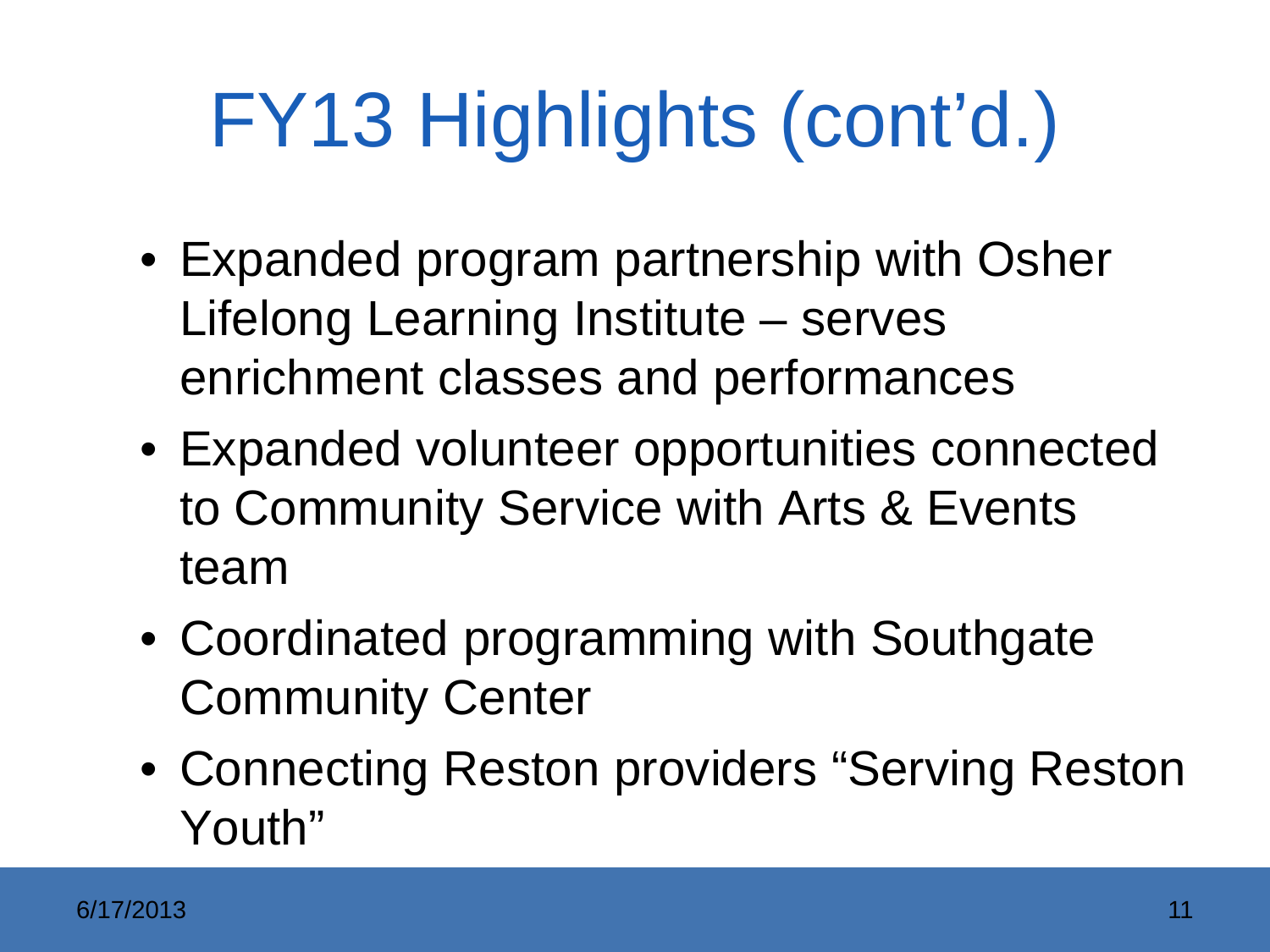Programs – Aquatics

- Launched Private Swimming Lesson Program – scheduled around available space and time that doesn't conflict with group lessons, recreational and fitness swimming
- DEAP: 500+ youth reached; 16 community presentations
- Reviewed gate pricing and pass pricing; new fee schedules effective September 1, 2013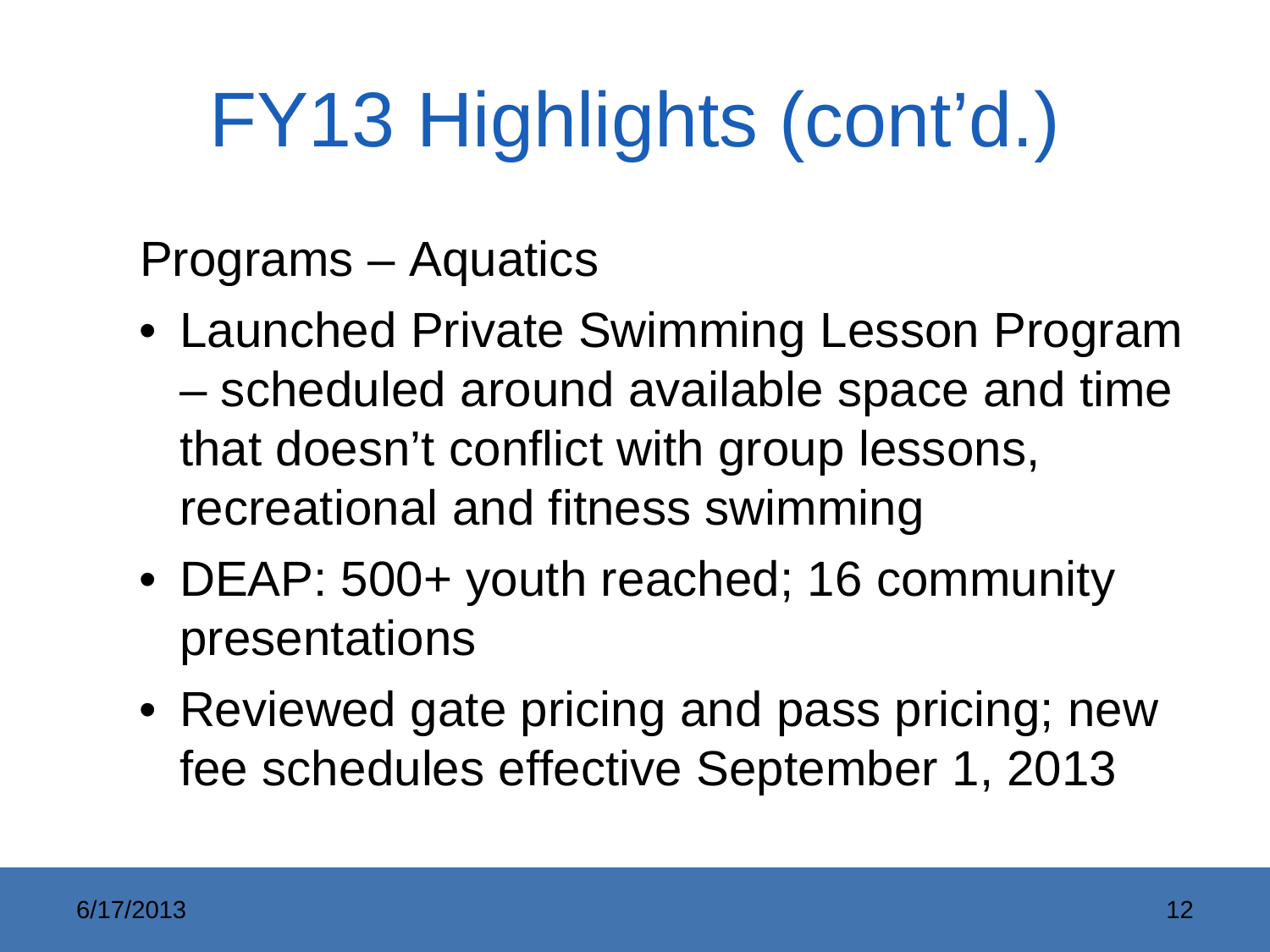### Looking Ahead: Strategic Plan

Board exploration of indoor recreation facility

- Addresses aquatics/fitness demand issues o Need for adequately zoned, sized and accessible site
	- o Seek contributions from other funding resources
	- o Consider impact to Small District 5 rate
	- o Assure that Reston is engaged in the process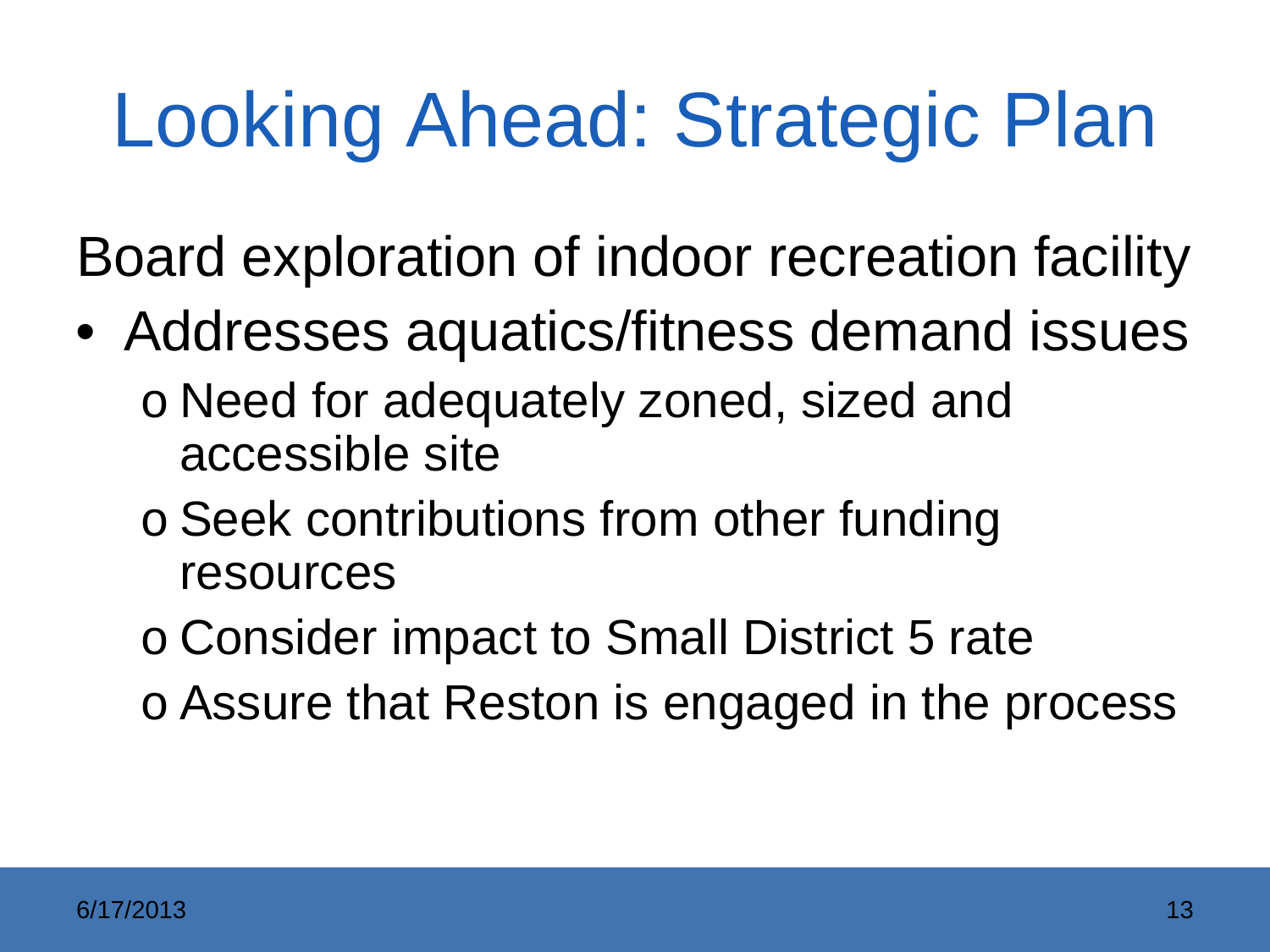### Looking Ahead: Strategic Plan

#### • Activities to date

- o Exploring opportunity at Baron Cameron Park
- o Outreach to Fairfax County staff group looking at North Town Center planning
- o Collection of market data and financial models for facility costs and operations from Brailsford & **Dunlavey**
- o Study of Small District 5 tax base performance
- o Study of land values for a variety of sites
- o Study of the existing conditions at RCC Hunters Woods site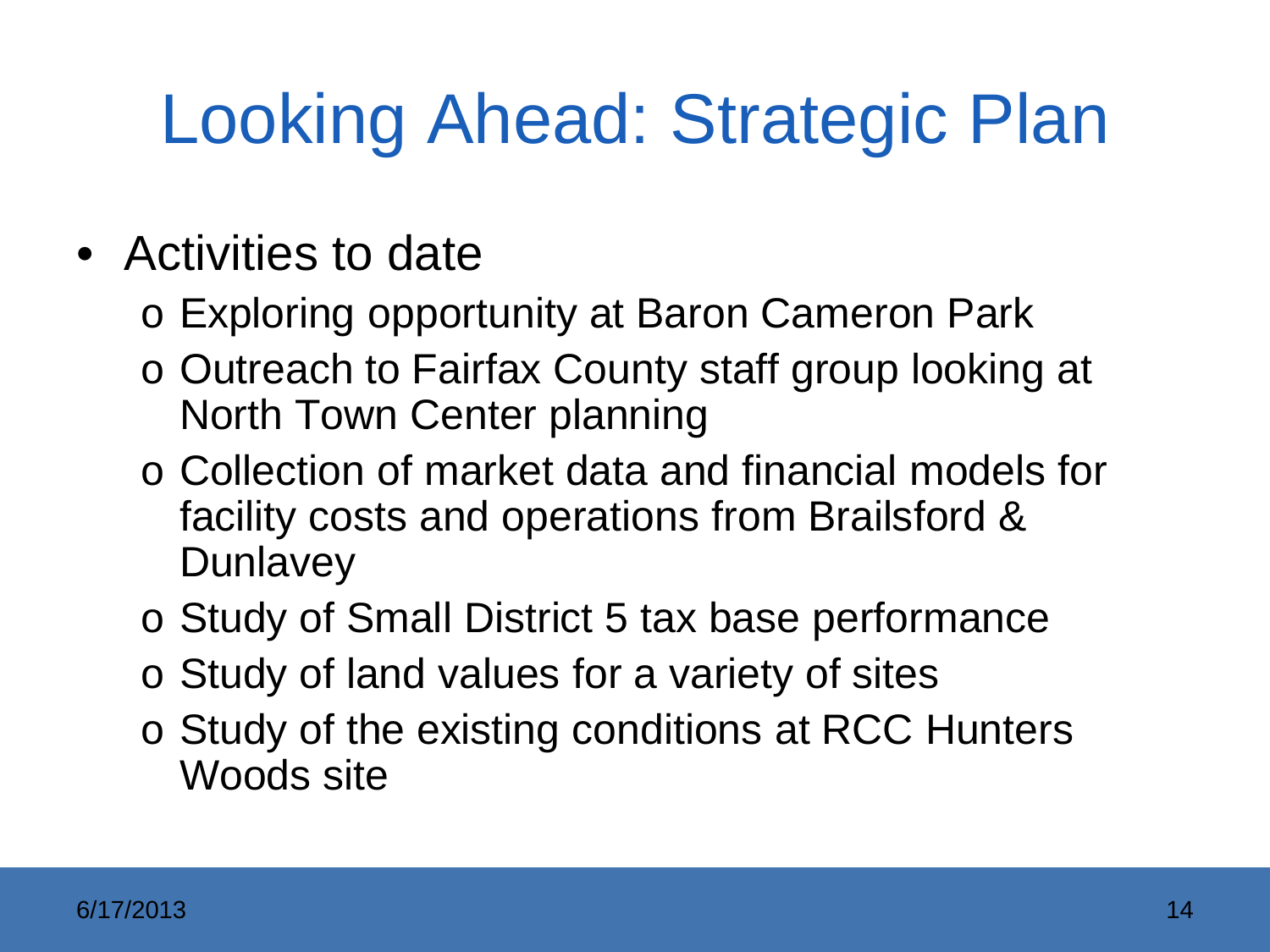### Looking Ahead: Strategic Plan

#### • Activities to come

- o Staff to work with Fairfax County Park Authority Planners on Baron Cameron Park Master Plan concepts; report to Board (Summer, Fall 2013)
- o RCC Board of Governors Building Committee to review other sites and report to Board (Summer, Fall 2013)
- o Further refinement of market data and financial models for facility costs and operations with Brailsford & Dunlavey (Summer, Fall 2013)
- o Determination of whether or not to pursue partnership with Park Authority (Winter, 2014)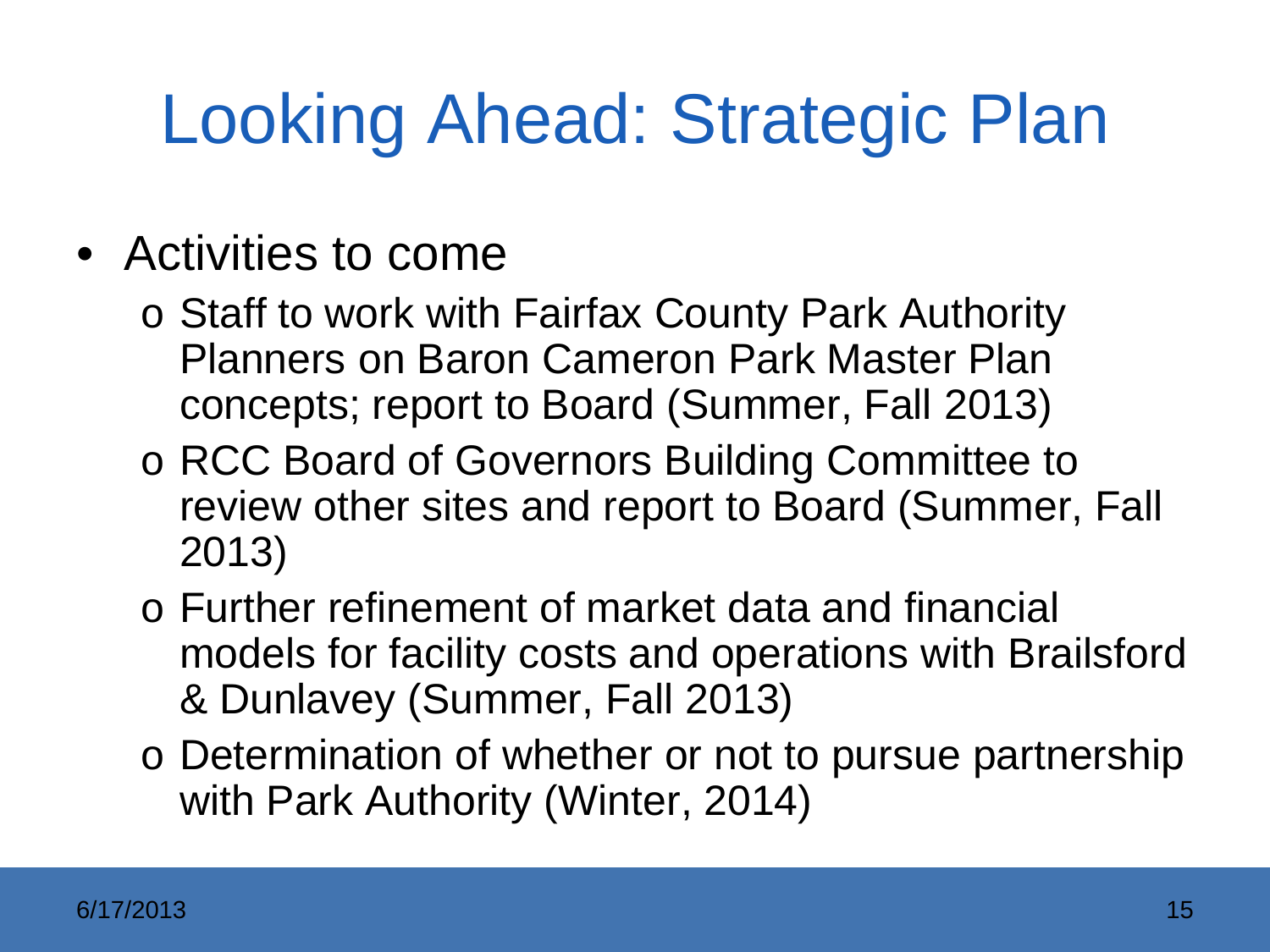### FY15 Budget Outline

|           | <b>Revenue</b>                              | <b>FY2014</b>    | <b>FY2015</b> |
|-----------|---------------------------------------------|------------------|---------------|
| $\bullet$ | Estimated Fund Balance <sup>1</sup>         | \$5,400,170      | \$4,241,813   |
| $\bullet$ | Estimated Revenue <sup>2</sup>              | \$7,495,003      | \$7,819,710   |
| $\bullet$ | <b>Total Available Fund Bal.</b>            | \$12,895,173     | \$12,061,523  |
|           | <b>Expenditures</b>                         |                  |               |
|           | Personne <sup>3</sup>                       | \$5,149,946      | \$5,152,148   |
|           | Operating                                   | \$3,300,414      | \$3,144,851   |
| $\bullet$ | <b>Capital Equipment</b>                    | \$<br>28,000     | \$            |
| $\bullet$ | Capital Projects <sup>4</sup>               | \$<br>175,000    | \$<br>130,000 |
| $\bullet$ | <b>Total Expenditures</b>                   | \$8,653,360      | \$8,426,999   |
| $\bullet$ | <b>Estimated Ending Balance</b>             | \$4,241,813      | \$3,634,524   |
|           | <b>Reserves</b>                             |                  |               |
|           | <b>Capital Project Reserve</b>              | \$2,500,000      | \$2,500,000   |
| $\bullet$ | Maintenance Reserve (12% of # Est. Revenue) | \$<br>899,400    | \$<br>938,365 |
| $\bullet$ | Feasibility Study (2% of # Est. Revenue)    | \$<br>149,900    | \$156,394     |
| $\bullet$ | Economic and Program Contingency            | \$<br>692,513 \$ | 39,765        |
|           | <b>Unreserved Balance</b>                   | \$<br>0          |               |

- •
- <sup>1</sup>Reflects anticipated FY13 outcomes not included in the published FY14 beginning Fund Balance.
- <sup>2</sup>Reflects anticipated Real Estate Tax and activity revenue not included in the published FY14 Budget.
- <sup>3</sup>Reflects anticipated reductions in expenses not included in the published FY14 Budget.
- 4Reflects an emergency Aquatics capital maintenance project not included in the published FY14 Budget.
- Further reductions in expenses in FY14 achieved through savings are not included in the beginning Fund Balance for FY15.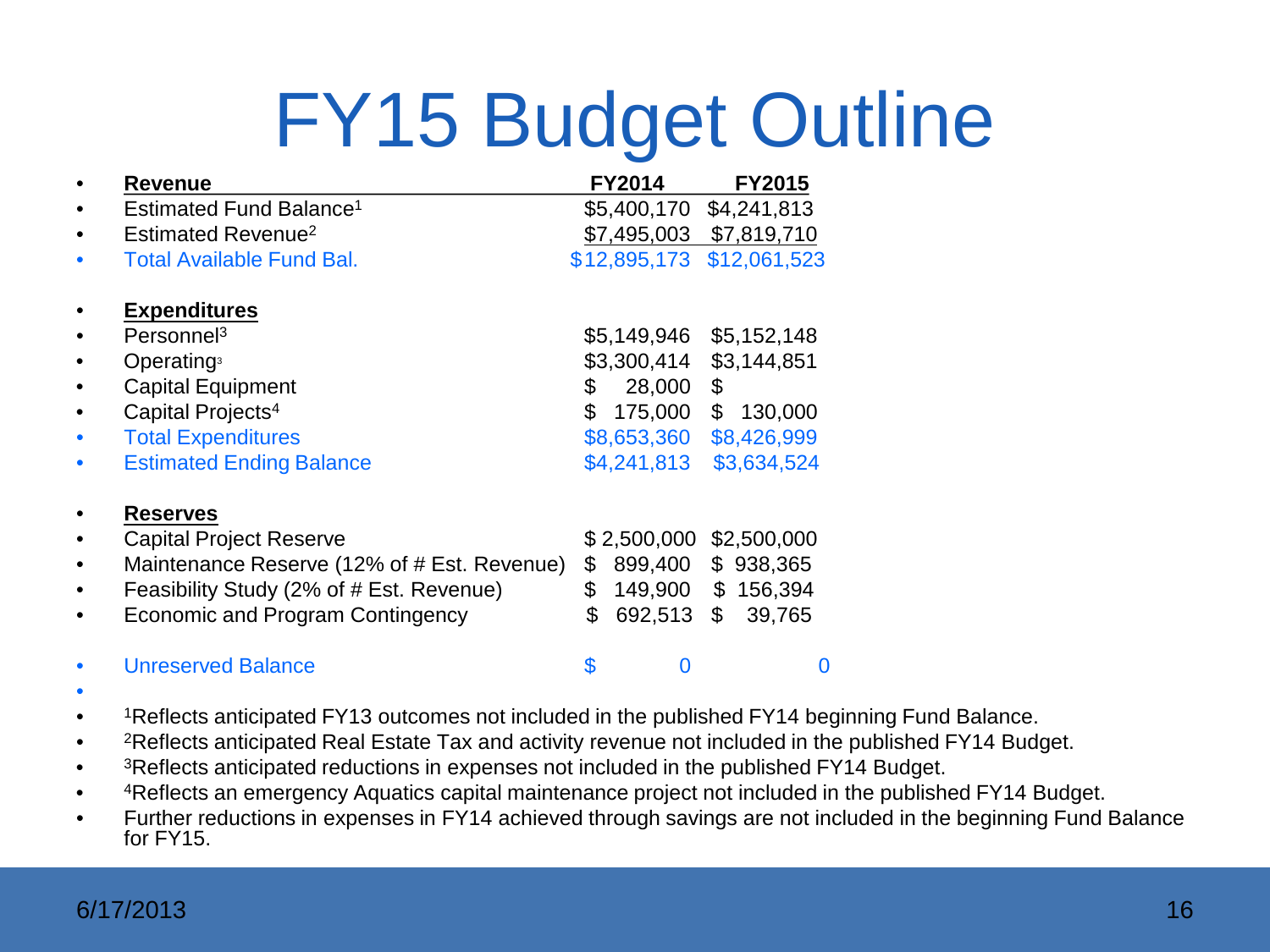### FY14 Capital Projects

Already scheduled in summer 2013 or later and carried over from prior year allocations:

- ADA Family Restroom Conversion of Photo Lab - \$100,000
- Motor Control Panel Replacement \$70,000
- Loading Dock Repair \$40,000
- Generator Replacement \$28,200
- Removal of fuel oil tank \$15,500
- CR Chandeliers refurbishment \$130,000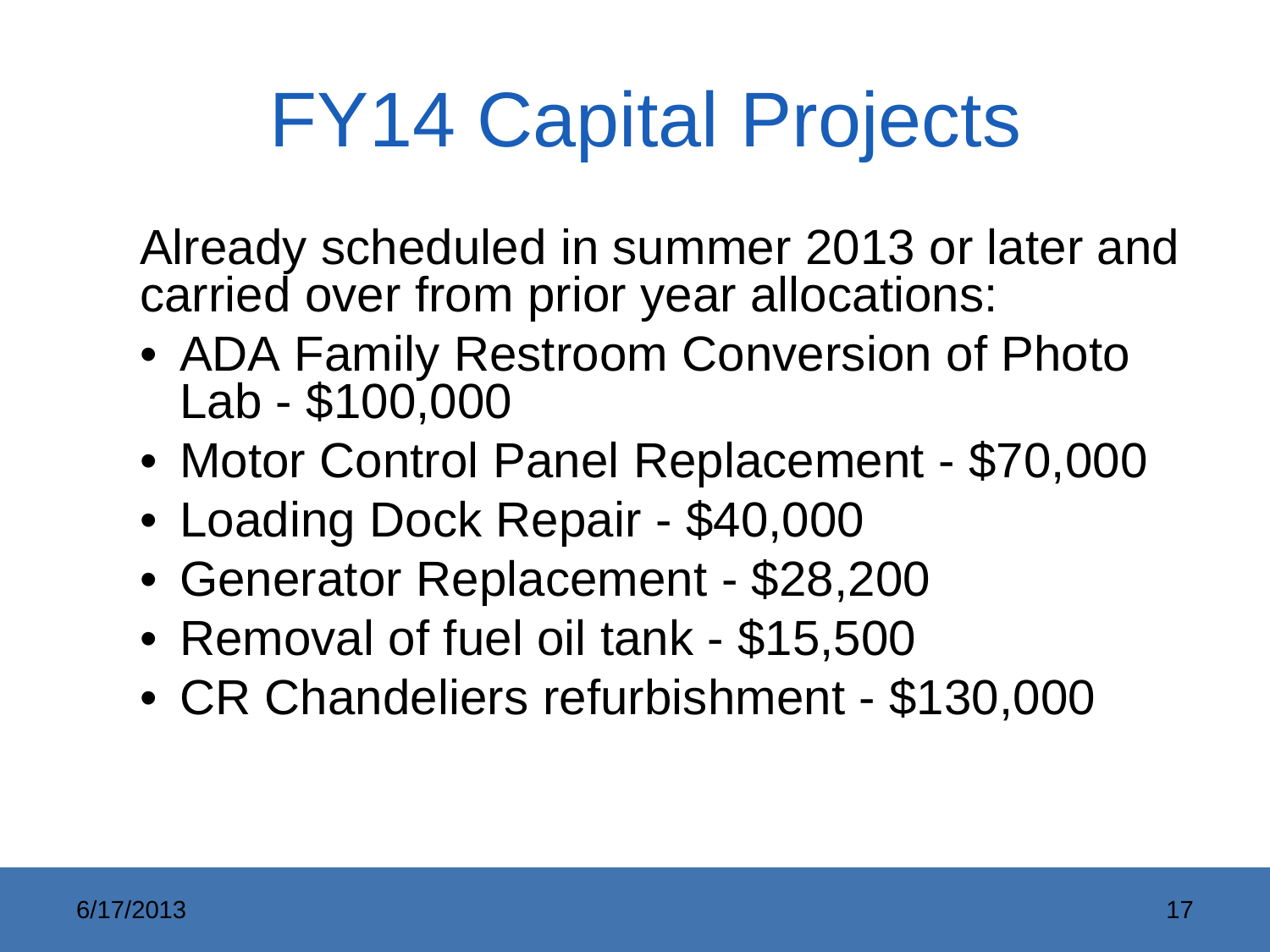### Capital Improvement Plan

### Capital Improvement Projects

Project FY14 FY15 FY16 Natatorium Evacuator System (new/adjustment)

\$175,000

Further improvements to the Terry L. Smith Aquatics Center should be considered in the context of planning regarding indoor recreation facility features. Possible renovations could include replacement of the entire natatorium HVAC systems, water filtration system, and upgrades to the pool that improve its functionality based on what its primary purposing suggests.

TBD

Renovation of RCC LA Customer Service Desk Improves accessibility for patrons/employees \$30,000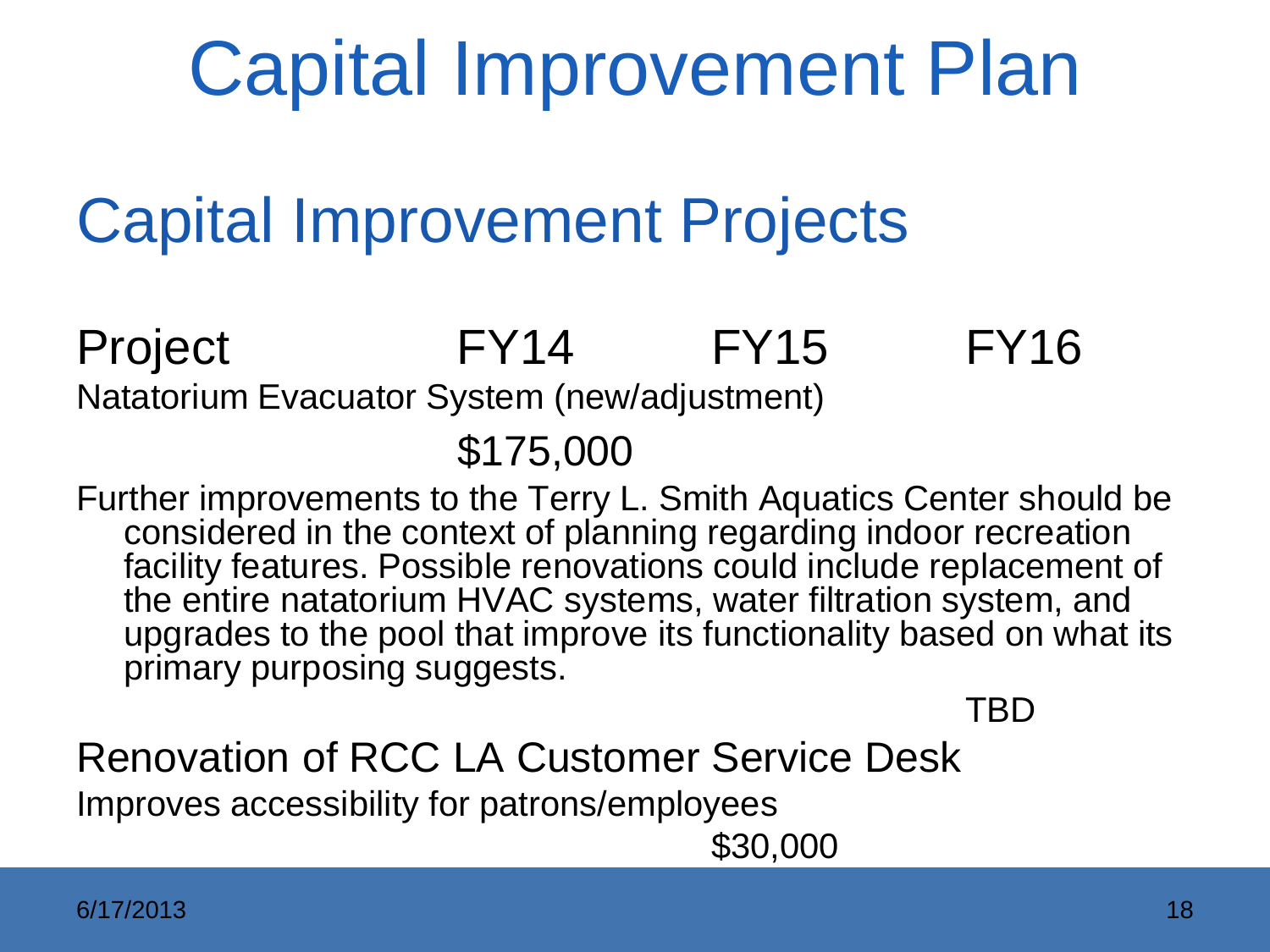### Capital Maintenance Projects Project FY14 FY15 FY16 Motor Control Panel Replacement \$70,000 Loading Dock Repair 40,000 Generator Replacement 28,200 Removal of fuel oil tank 15,500 CR Chandeliers refurbishment 130,000 CenterStage enhancements \$100,000

Roof Replacements – Three sections: Pool, Theatre/HVAC, Main Floor \$655,000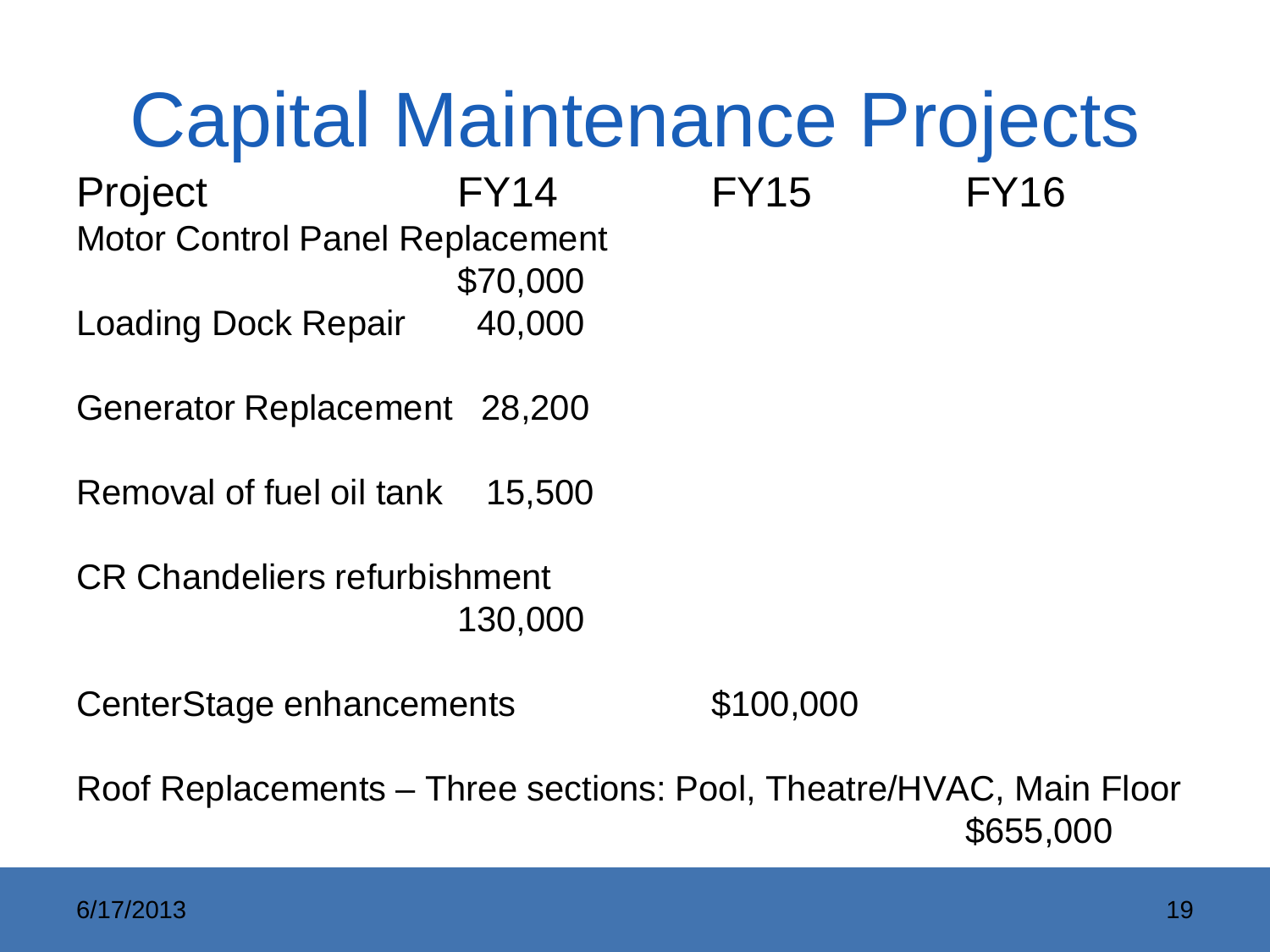### FY14/15 Budget Calendar

- Tonight
- Public input
- Board guidance on FY15 Budget; approval of new allocation for pool evacuator in FY14 budget
- Board guidance for staff planning with Park Authority on program priorities and associated square footage of a facility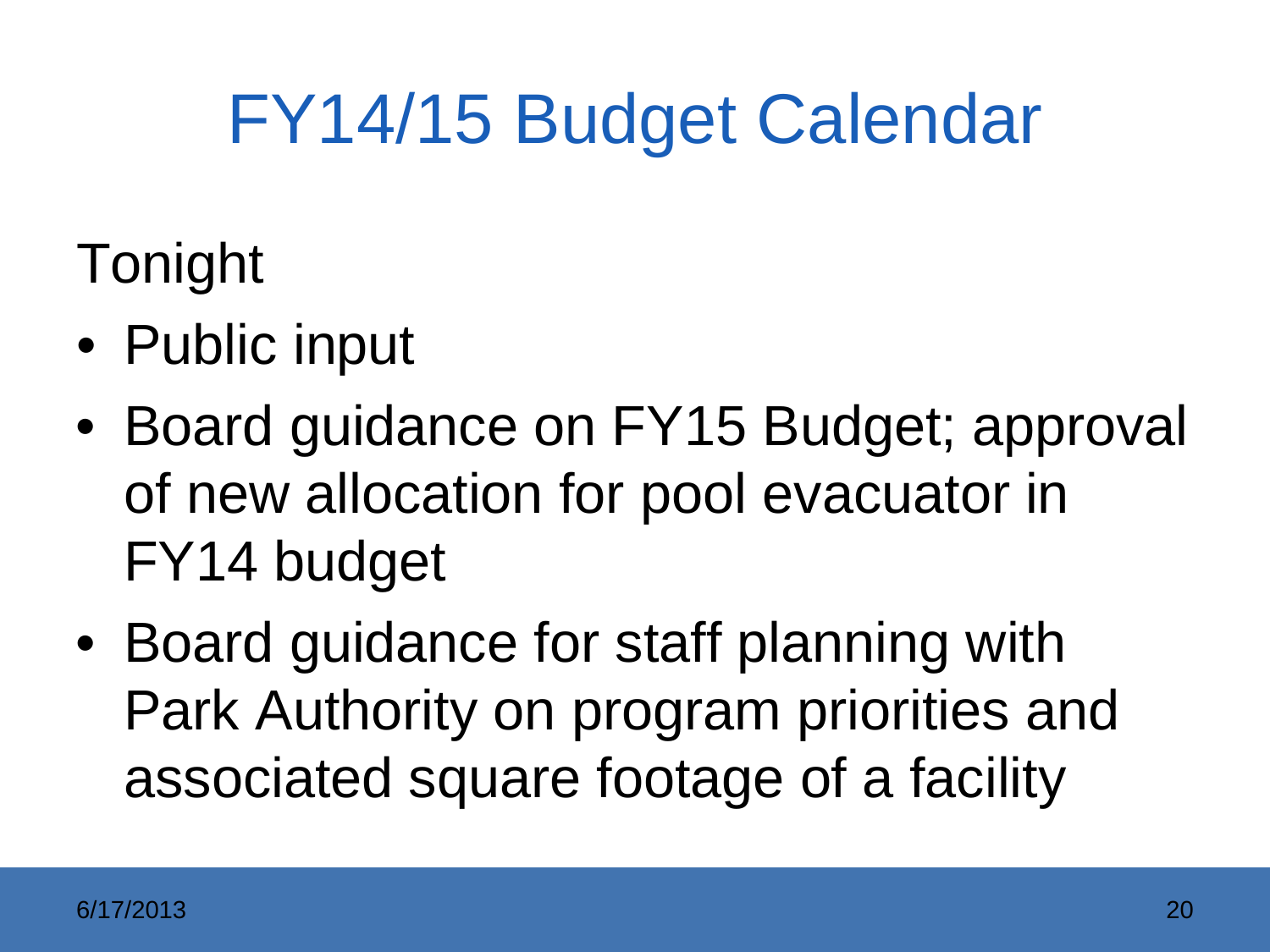### FY14/15 Budget Calendar (cont'd.)

• June/July/August/September

- o During June August, the staff prepares the final FY15 Budget submission; makes budget adjustments to FY14 Budget via carryover
- o In September, BOG approves FY15 Budget submission